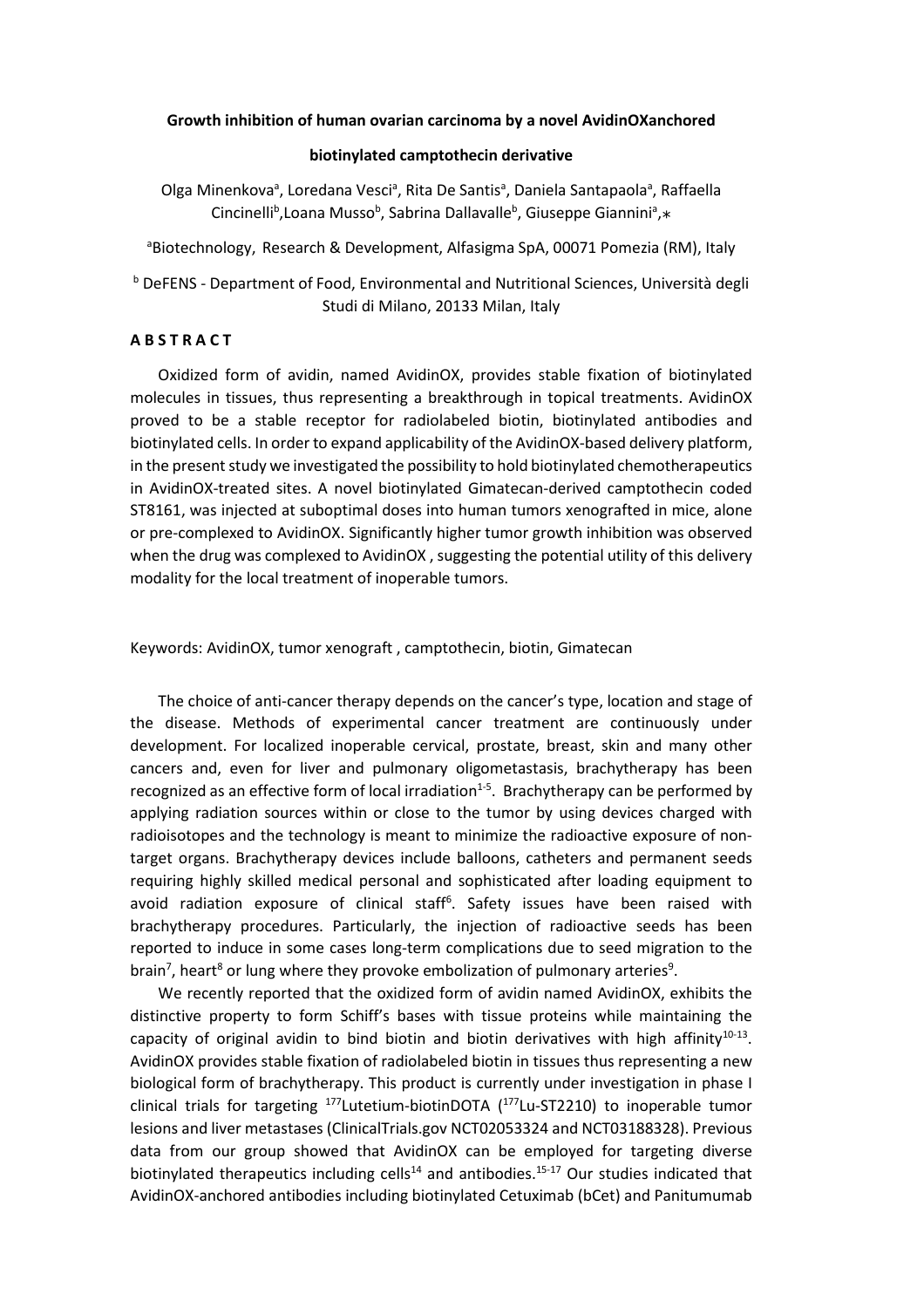(bPan) or Trastuzumab and Pertuzumab exhibit much higher inhibitory activity against tumor cells as compared to their original non-biotinylated versions.

In order to expand applicability of the AvidinOX-based delivery platform, in the present paper we investigated the possibility to hold biotinylated chemotherapeutics in AvidinOXtreated sites. Therefore, ST8161, a novel biotinylated camptothecin-derived agent, was complexed to AvidinOX and injected directly into the tumor in comparison with ST8161 alone.

Compound **1,** named ST8161, was prepared according to the following procedure, also drawed in Figure 1. Compound 2 was activated as a chloroformate<sup>18</sup> by treatment with triphosgene, then reacted with Gimatecan<sup>19</sup> to afford carbonate 3.<sup>20</sup> Removal of Boc protecting group by formic acid gave compound **4** in good yield.<sup>20</sup> (+)-biotin N-succinimidyl ester was prepared according to procedure described earlier.<sup>21</sup> Treatment of 4 with biotin N-succinimidyl ester and TEA in anhydrous DMF afforded compound **1** in 90% yield. Gimatecan was prepared as reported by Dallavalle and co-authors.<sup>22</sup>



Figure 1. a) triphosgene, Na<sub>2</sub>CO<sub>3</sub>, diethyl ether/toluene 1:1, 0 °C, 24 h, RT; b) Gimatecan, DIPEA, DMAP, CH<sub>2</sub>Cl<sub>2</sub> (dry), 0 °C - RT, 24 h, 50%; c) HCOOH (98%), RT, 1.5 h, 82%; d) biotin-NHS-ester, Et<sub>3</sub>N, DMF (dry), 2 h, RT, 90%.

All experimental procedures and complete characterization of compounds are available in the Supporting Information.

To investigate the inhibitory activity of biotinylated Gimatecan ST8161 on tumor cell proliferation, A431 squamous carcinoma cells were exposed to different concentrations of the drug (Fig. 2). The cells in logarithmic phase of growth were seeded in triplicate in 96 well plate at concentration 3000 cells/well in DMEM 10% FBS with Gentamicin. Next day medium was aspirated and the cells were exposed to drug in fresh medium. Cells were incubated for 72 h. Calorimetric assay XTT was applied for analysis of cell proliferation.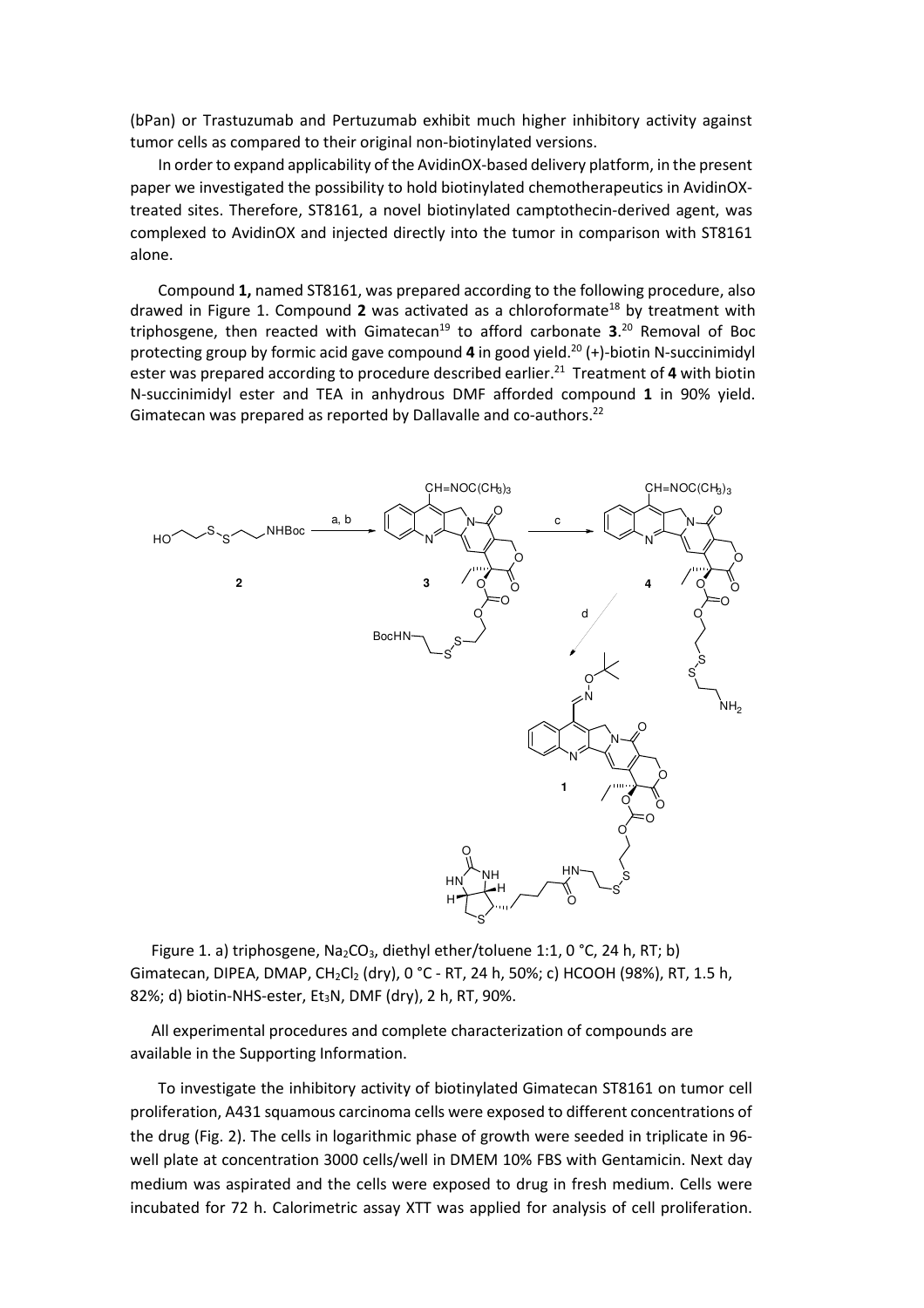Plates were measured at 492nm-690nm with ELISA reader.  $IC_{50}+SD$  was defined as the concentration required for 50% cell inhibition as compare to control cells. In two representative experiments  $IC_{50}$  value + SD of ST8161 was  $9.25 + 0.778$  nM.

To verify accessibility and binding capacity of biotin in ST8161, competitive ELISA was performed. Multiwell plate (Immunoplate Maxisorb, Nunc, Roskilde, Denmark) was coated on at 4 °C with 100  $\mu$  of streptavidin solution at a concentration of 10 mg/mL in 50 mM NaHCO<sub>3</sub>, pH 9.6. After discarding coating solution, the plate was washed several times with washing buffer (0.05% Tween-20 in PBS) and blocked for one hour at 37 °C with blocking buffer (3% BSA fraction V, 0.05% Tween-20 in PBS). The plate was rinsed and incubated with biotinylated and non biotinylated drugs for one hour at 37 °C. The plate was washed and incubated with biotinylated AP (Sigma). Binding of AP-conjugated biotin was detected by incubation with 1 mg/mL solution of p-nitrophenyl phosphate in substrate buffer (10% diethanolamine buffer, 0.5 mM MgCl<sub>2</sub>, pH 9.8) for 15 min. The results were expressed as the difference between absorbances at 405 and 620 nm. Development of the plate in presence of non biotinylated Gimatecan and biotinylated ST8161 is shown on Fig. 3. Biotinylated ST8161 efficiently bound streptavidin and blocked development of reaction with biotinylated alkaline phosphatase.

The efficacy of biotinylated toxin ST8161 to inhibit tumor growth *in vivo* in the presence or without AvidinOX was investigated in a mouse tumor xenograft model by using SKOV-3 ovarian carcinoma cell line.

All the procedures adopted for housing and handling animals were in strict compliance with directive 2010/63/UE on the protection of animals used for scientific purposes, made effective in Italy by the Legislative degree 4 March 2014, n. 26, and ARRIVE guidelines.<sup>23</sup> SKOV-3 human ovarian adenocarcinoma cell exponentially growing cells were injected subcutaneously into nude Nu/Nu mice (day zero) ( $5x10^6$ /mouse in 100 µL) followed by caliper measurements.

AvidinOX was prepared by Areta International in lyophilized form, as previously described (Verdoliva et al, 2010). After reconstitution with sterile water, the protein was 10.0 mg/mL in acetate buffer pH 5.2 with mannitol and NaCl. Small aliquots of AvidinOX solution were stored at -80 °C. For preparation of a single mouse dose of conjugate 10 uL of AvidinOX were mixed with 0.67 µL of 10 mM ST8161 and incubated for 30 min at RT.

On day 18 after tumor cell injection, when tumors were about 100 mm<sup>3</sup>, mice were randomized in groups of 8 mice in each and injected with a single intratumor injection of vehicle control (PBS,  $10 \mu L$ ), or ST8161 (6.7 nmol of a 10 mM solution, that is 5.7  $\mu$ g/mouse or 0.26 mg/kg), or AvidinOX (10 µL of 10 mg/mL solution) or the combination AvidinOX +ST8161 (preincubated for 30 min before the administration). Tumor growth was controlled by a digital Vernier caliper twice a week until sacrifice.

Upon 32 days after the single administration, mice treated with ST8161 showed a significant antitumor activity (TVI=48%, P<0.05 vs vehicle treated group), whereas the combination AvOX + ST8161 increased the antitumor effect (TVI= 68%, P<0.05 vs vehicle and vs ST8161 alone, Mann-Whitney's test), Fig. 4a. The compounds revealed a good tolerability as shown for body weight (Fig. 4b).

Gimatecan is a synthetic analog of camptothecin, a cytotoxic quinoline alkaloid which inhibits the DNA enzyme topoisomerase I. In our study the ST8161, a biotinylated derivative of Gimatecan, was delivered locally into the site of the human xenograft in murine tumor model in combination with AvidinOX or alone. Our results demonstrated that the best antitumor efficacy was achieved by administration of AvidininOX/biotinylated drug complex. ST8161 bound to four binding sites on AvidinOX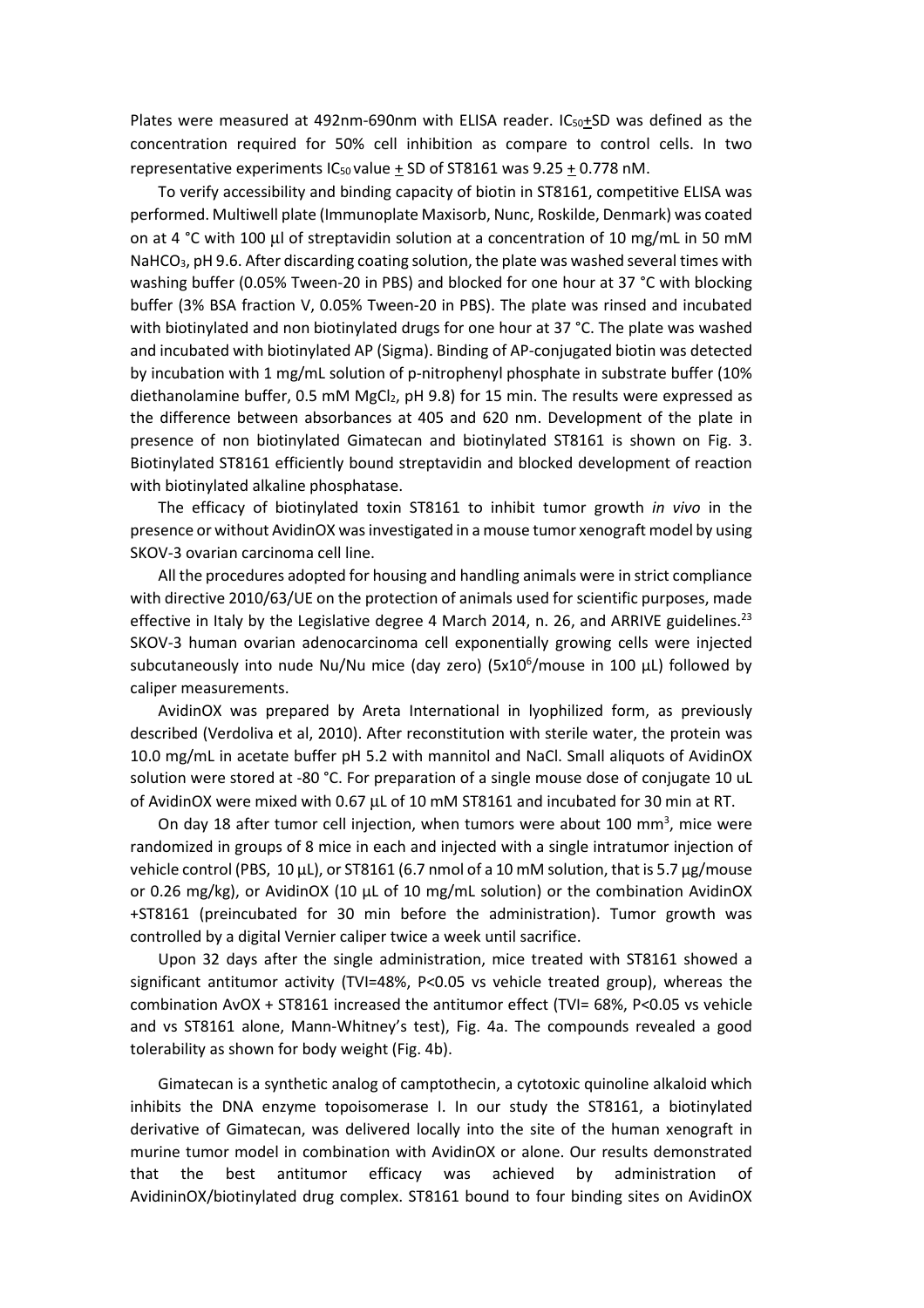and probably resided inside the tumor for a longer time and was released by degradation of linker. The linker selected for Gimatecan-biotin conjugation was designed to guarantee releasing of cytotoxic drug under acidic (carbonate bond to 20-OH position of CPT) and reducing conditions (disulfide moiety) by GSH, typical of the tumor microenvironment.<sup>24</sup> The half-life of AvidinOX injected into normal tissue and solid tumors was previously shown to be about 14 and 7 days, respectively.<sup>13,25</sup> We assumed that the AvidinOX was continuing anchorage the ST8161 in tumor until the linker between Gimatecan and biotin degraded, thus providing efficient therapy by a single injection. We observed no variation of the weight in ST8161-treated mice as compared to vehicle controls. This observation indicated that general toxicity of ST8161 anchored into the tumor was low, thus making this therapeutic approach very promising for further investigation.

# **Conflict of interest**

Authors are employees of Alfasigma SpA that holds patents on AvidinOX.

# **References**

- **1.** Kamrava M, Beriwal S, Erickson B, et al. American Brachytherapy Society recurrent carcinoma of the endometrium task force patterns of care and review of the literature. *Brachytherapy*. 2017;S1538-4721(17):30412-30419.
- 2. Stish BJ, Davis BJ, Mynderse LA, Deufel CL, Choo R. Brachytherapy in the Management of Prostate Cancer. *Surg Oncol Clin N Am*. 2017;26(3):491-513.
- 3. Deng X, Wu H, Gao F, et al. Brachytherapy in the treatment of breast cancer. *Int J Clin Oncol.* 2017;22(4):641-650.
- 4. Bhatnagar A, Patel R, Werschler WP, Ceilley RI, Strimling R. High-dose Rate Electronic Brachytherapy: A Nonsurgical Treatment Alternative for Nonmelanoma Skin Cancer. *J Clin Aesthet Dermatol*. 2016;9(11):16-22.
- 5. Li J, Zhang L, Xu W, et al. Computed tomography-guided implantation of <sup>125</sup>I seeds brachytherapy for recurrent multiple pulmonary oligometastases: initial experience and results. *J Contemp Brachytherapy*. 2017;9(2):132-138.
- 6. Flynn A. Isotopes and delivery systems for brachytherapy. In Hoskin P, Coyle C. Radiotherapy in practice: brachytherapy. New York, Oxford University Press; 2005.
- 7. Brahimaj B, Lamba M, Breneman JC, Warnick RE. Iodine-125 seed migration within brain parenchyma after brachytherapy for brain metastasis: case report. *J Neurosurg*. 2016;125(5):1167-1170.
- 8. Sachdeva S, Udechukwu NS, Elbelasi H, Landwehr KP, St Clair WH, Winkler MA. Prostate brachytherapy seed migration to the heart seen on cardiovascular computed tomographic angiography. *Radiol Case Rep*. 2016;12(1):31-33.
- 9. Calvert AD, Dyer AW, Montgomery VA. Embolization of prostatic brachytherapy seeds to pulmonary arteries: a case study*. Radiol Case Rep*. 2016;12(1):34-38.
- 10. De Santis R, Albertoni C, Rosi A, et al. OXavidin for tissue targeting biotinylated therapeutics. *J Biomed Biotechnol*. 2009;2009:921434.
- 11. De Santis R, Leoni B, Rosi A, et al. AvidinOX for highly efficient tissue-pretargeted radionuclide therapy. *Cancer Biother Radiopharm*. 2010;25(2):143-148.
- 12. De Santis R, Anastasi AM, Pelliccia A, et al. Chemical linkage to injected tissues is a distinctive property of oxidized avidin. *PLoS One*. 2011;6(6):e21075.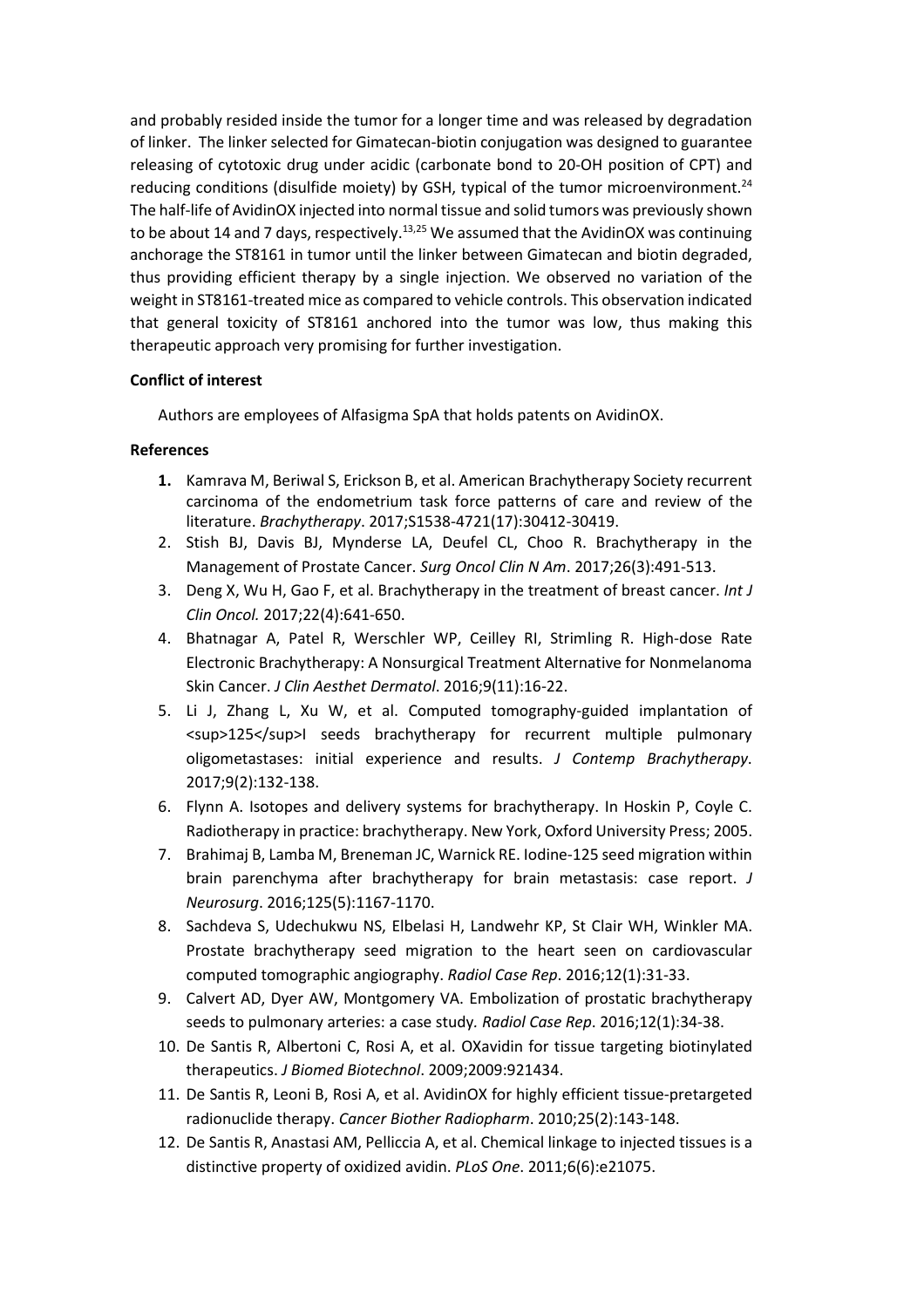- 13. Verdoliva A, Bellofiore P, Rivieccio V, et al. Biochemical and biological characterization of a new oxidized avidin with enhanced tissue binding properties. *J Biol Chem*. 2010;285(12):9090-9099.
- 14. Nucera E, Nicoletti C, Chiapparino C, et al. AvidinOX for tissue targeted delivery of biotinylated cells. *Int J Immunopathol Pharmacol*. 2012;25(1):239-246.
- 15. De Santis R, Rosi A, Anastasi AM, et al. Efficacy of aerosol therapy of lung cancer correlates with EGFR paralysis induced by AvidinOX-anchored biotinylated Cetuximab. *Oncotarget*. 2014;5(19):9239-9355.
- 16. Vesci L, Milazzo FM, Anastasi AM, et al. Intra-tumor AvidinOX allows efficacy of low dose systemic biotinylated Cetuximab in a model of head and neck cancer. *Oncotarget*. 2016;7(1):914-928.
- 17. Milazzo FM, Anastasi AM, Chiapparino C, et al. AvidinOX-anchored biotinylated trastuzumab and pertuzumab induce down-modulation of ErbB2 and tumor cell death at concentrations order of magnitude lower than not-anchored antibodies. *Oncotarget*. 2017;8(14):22590-22605.
- 18. Pires MM, Chmielewski J. Fluorescence Imaging of Cellular Glutathione Using a *Latent Rhodamine Org Lett*. 2008;10(5):837-840.
- 19. De Cesare M, Pratesi G, Perego P, et al. Potent antitumor activity and improved pharmacological profile of ST1481, a novel 7-substituted camptothecin. *Cancer Res.* 2001;61(19):7189-7195.
- 20. Gund M, Khanna A, Dubash N, Damre A, Singh KS, Satyam A. Water-soluble prodrugs of paclitaxel containing self-immolative disulfide linkers.Bioorg *Med Chem Lett.* 2015;25(1):122-127.
- 21. Li K, Chen Y, Li S, et al. Chemical modification of M13 bacteriophage and its application in cancer cell imaging. *Bioconjug Chem*. 2010;21(7):1369-1377.
- 22. Dallavalle S, Ferrari A, Biasotti B, et al. Novel 7-oxyiminomethyl derivatives of camptothecin with potent in vitro and in vivo antitumor activity*. J Med Chem*. 2001;44(20):3264-3274.
- 23. Kilkenny C, Browne WJ, Cuthill IC, Emerson M, Altman DG. Improving bioscience research reporting: the ARRIVE guidelines for reporting animal research. *Osteoarthritis Cartilage*. 2012;20(4):256-260.
- 24. Cheetham AG, Ou YC, Zhang P, Cui H. Linker-determined drug release mechanism of free camptothecin from self-assembling drug amphiphiles. *Commun (Camb)*. 2014;50(45):6039-6042.
- 25. Albertoni C, Leoni B, Rosi A, et al. Radionuclide therapy of unresectable tumors with AvidinOX and (90)Y-biotinDOTA: tongue cancer paradigm. *Cancer Biother Radiopharm.* 2015;30(7):291-298.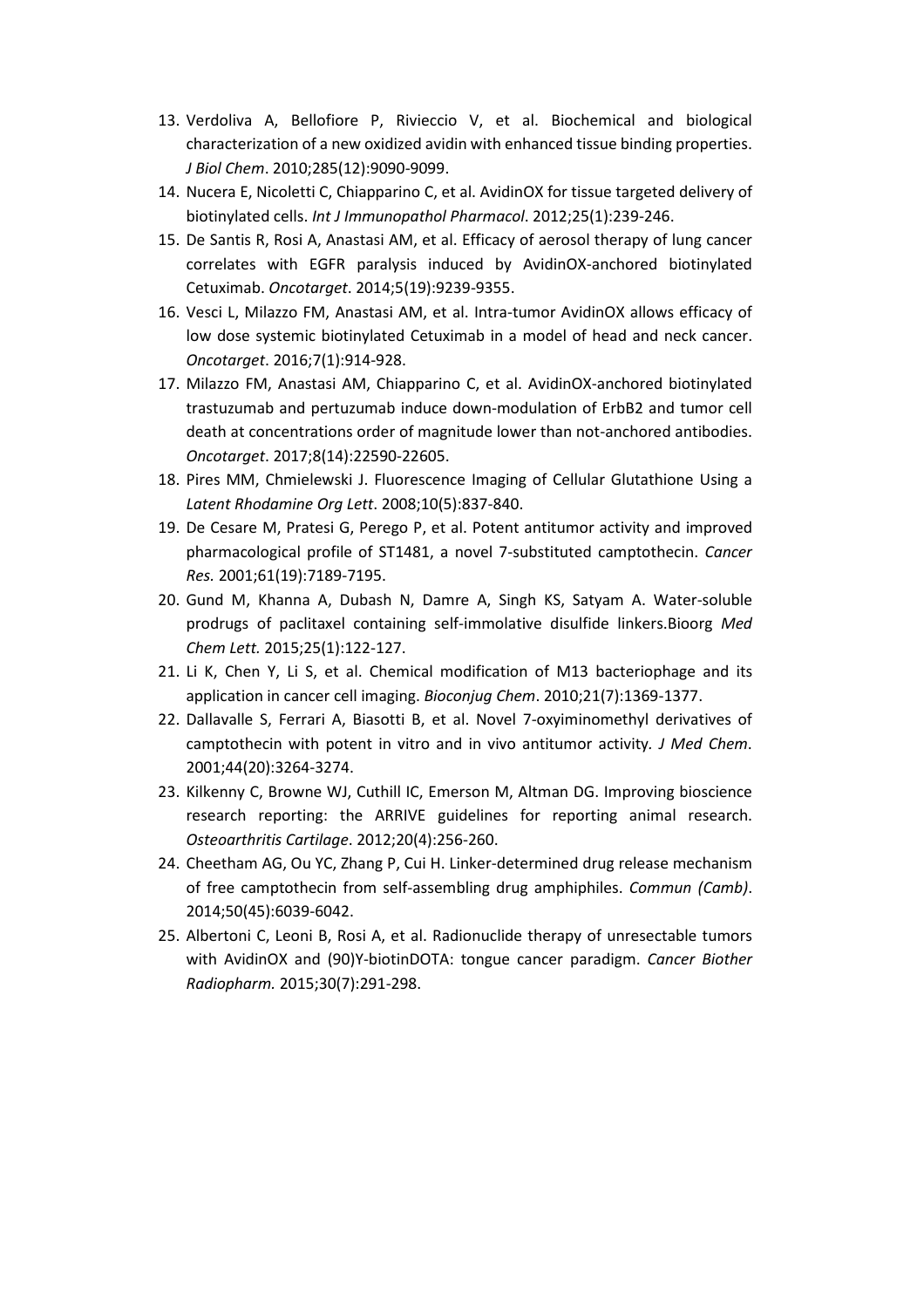

Figure 2. Effect of ST8161 on the growth of A431 cells.



Fig. 3. Competition of biotinylated ST8161 for streptavidin binding. Gimatecan was used as a negative non-biotinylated control.